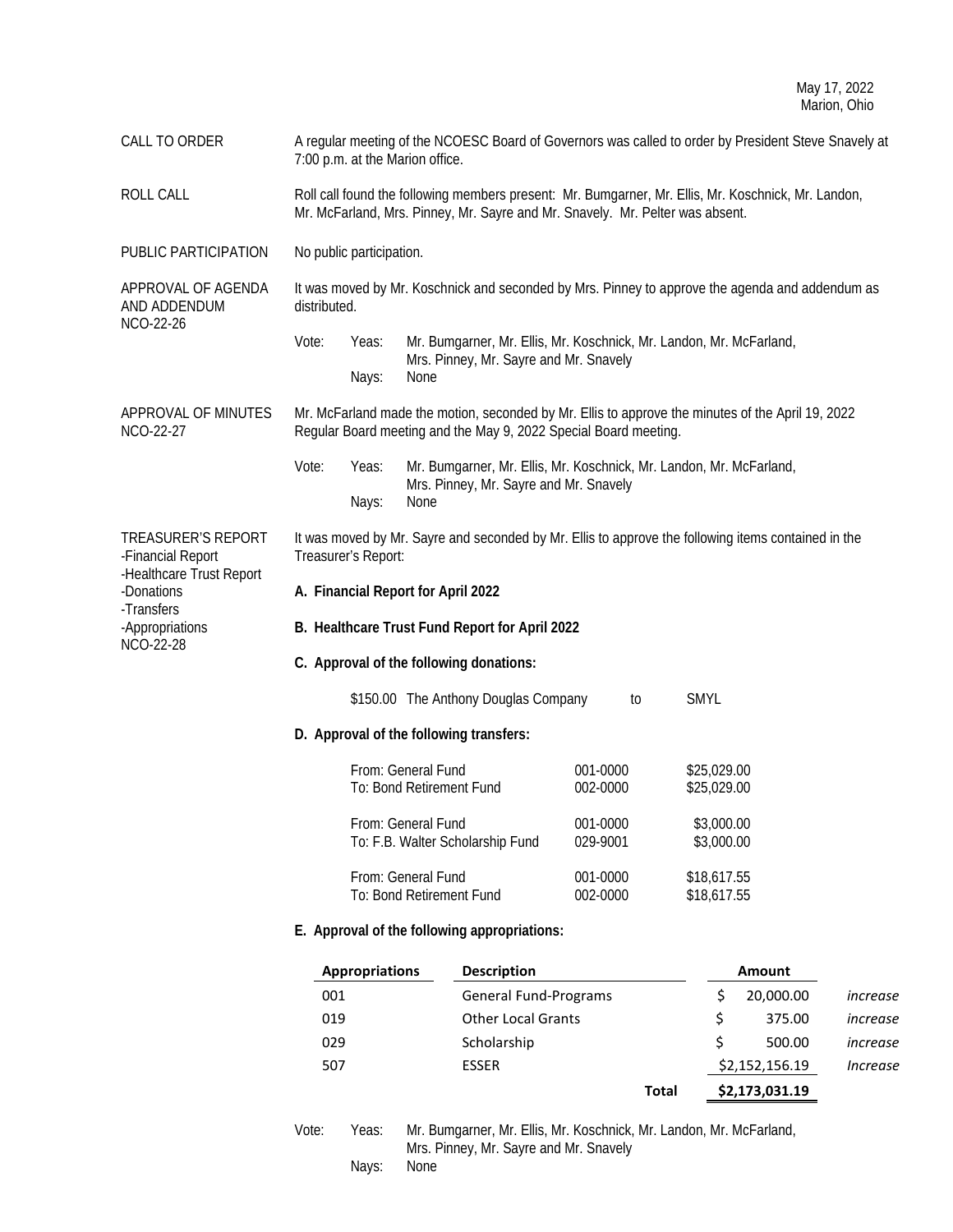COMMUNCATIONS Tri-Rivers Career Center NCOESC Superintendent

NEW BUSINESS -Purchased Service Tri-Rivers Career Center Report (Mr. McFarland, Mr. Landon, Mrs. Pinney)

- Mr. McFarland extended an invitation to the board from Mr. Speelman to have our July board meeting at Tri-Rivers Career Center. He would love to have us there and take the board on a tour of the building so we can see all the renovations they have done recently.
- Tri-Rivers did purchase the old Ponderosa building and will being renovations on that.

NCOESC Superintendent's Report (Ms. Luhring)

- Ms. Luhring updated the board on discussions her and Jeff will be having with Marion County Family & Children First Council. They are looking for a new fiscal agent. They are meeting with them next week to discuss this.
- We are still looking for psychologists, SLP's and intervention specialists for next year.

Mr. Koschnick made the motion, seconded by Mrs. Pinney to approve the following new business items:

# **A. Purchased Service Contracts:**

- Progressive Mastery Learning, LLC Teach Better Ohio Project \$28,500
- Kunkel Consulting, LLC SST7 Mathematics Professional Development \$13,500
- Acadience Learning SST7 Acadience Reading Workshop \$8,680
- Voyager Sopris Learning SST7 Language Training \$4,600
- Tiffin University Junior High Quiz Bowl Room Rental No Charge
- Bryan Drost OTES and Value-Added Training and Preparation \$4,590
- JDH Construction, LLC Tiffin Campus Catch Basins Repair \$7,695

## **B. Program Contracts:**

- Tiffin Columbian High School Football Team FY23 Rusty's Story Presentation
- Fremont City School FY22 ESY Interpreter Services

# **C. Other:**

- Approval of FY23 Title I-D agreement between North Central Ohio ESC and Abraxas **Institution**
- Approval of lease agreement between The Board of Commissioners for Marion County and North Central Ohio Educational Service Center for the Marion NCOESC office space located at 100 Executive Drive, Marion, OH 43302
- Approval of FY22 service agreement between North Central Ohio ESC, Shelby St. Mary and Mid-Ohio ESC for Guidance Counselor Services
- Approval of Gauging Student Readiness Credentialing & Training Service Agreement Phase 2 between Hamilton County ESC and North Central Ohio ESC
- Approval of electricity purchase agreement between North Central Ohio ESC and Interstate Gas Supply, Inc
- Approval of natural gas purchase agreement between North Central Ohio ESC and Interstate Gas Supply, Inc.
- Approval of 2021-2022 Sandusky County Interagency Transition Agreement between Family & Children First Council, Sandusky County Public Health-Help Me Grow Home Visiting/Early Intervention, DD/Early Interventions, GLCAP, City and Local Schools Districts and ESC's
- Approval of member service agreement between North Central Ohio and NOECA \$11,840.77 - effective 07/01/2022 - 06/30/2023
- Approval of the following revised/new board policies:

| 1439    | Holidays                                |
|---------|-----------------------------------------|
| 4439    | Holidays                                |
| 1616    | Staff Dress and Grooming                |
| 3216    | <b>REVISED Staff Dress and Grooming</b> |
| 4216    | <b>REVISED Staff Dress and Grooming</b> |
| 2370.01 | <b>Blended Learning</b>                 |
| 5511    | <b>REVISED Dress and Grooming</b>       |
| 5772    | <b>REVISED Weapons</b>                  |
| 7217    | <b>REVISED Weapons</b>                  |
|         |                                         |

**Contracts** -Program Contracts -FY23 Abraxas Title I-D Agreement -Marion Lease -Mid-Ohio ESC Guidance Counselor Agreement -Hamilton County ESC Agreement -IGS Electricity Agreement -IGS Natural Gas Agreement -FY22 Sandusky County Interagency Agreement -FY23 NOECA Member Service Agreement -Revised/New Board Policies COMMUNITY SCHOOL -Epicenter Membership -AEE 4<sup>th</sup> Amendment -Marion Prep 2nd Sponsorship modification NCO-22-29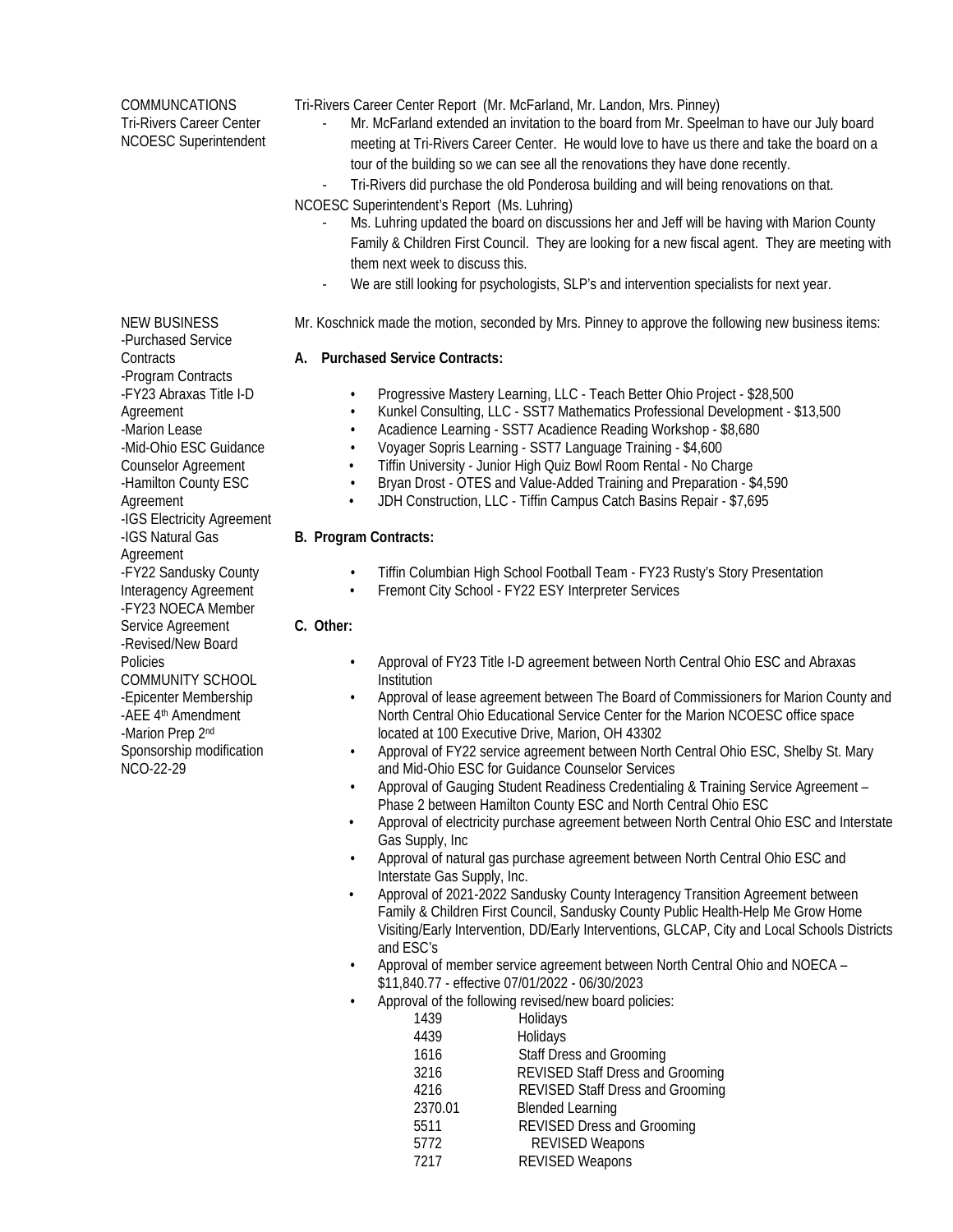| 6110 | <b>REVISED Grant Funds</b>                              |
|------|---------------------------------------------------------|
| 6114 | <b>REVISED Cost Principles - Spending Federal Funds</b> |
| 6325 | REVISED Procurement - Federal Grants/Funds              |
| 6423 | <b>REVISED Use of Credit Cards</b>                      |
| 8500 | <b>REVISED Food Services</b>                            |

## **D. COMMUNITY SCHOOL CONTRACTS AND NEW BUSINESS:**

**Purchased Service Contracts:**

• None

### **Program Contracts:**

• None

#### **Other:**

- Approval of membership in Institute for Excellence in Education for Epicenter Services - 07/01/2022 - 06/30/2023 at a cost of \$33,472
- Approval of fourth amendment to lease between The Roman Catholic Diocese of Toledo and North Central Ohio ESC for the Ann Jerkins Harris Academy of Excellence
- Approval of second sponsorship contract modification for Marion Preparatory Academy

# Vote: Yeas: Mr. Bumgarner, Mr. Ellis, Mr. Koschnick, Mr. Landon, Mr. McFarland, Mrs. Pinney, Mr. Sayre and Mr. Snavely Nays: None

It was moved by Mr. Ellis and seconded by Mr. Landon to approve the following employment and personnel items:

## **A. APPROVE EMPLOYMENT OF CERTIFICATED & CLASSIFIED STAFF:**

## **1. Certified staff:**

• *George Csanyi* - SST Project Director SI - effective 07/01/2022 - 06/30/2023 (contingent upon receipt of FY23 grant funding)

• *Joyce Brouman* - SST Ed Consultant - effective 07/01/2022 - 06/30/2023 (contingent upon receipt of FY23 grant funding)

• *Julie Frankl* - SST Ed Consultant - effective 07/01/2022 - 06/30/2023 (contingent upon receipt of FY23 grant funding)

• *Stacy Hunsinger* - SST Ed Consultant SI - effective 07/01/2022 - 06/30/2023 (contingent upon receipt of FY23 grant funding)

• *Edward Kapel* - SST Assoc Dir for Sp Ed - effective 07/01/2022 - 06/30/2023 (contingent upon receipt of FY23 grant funding)

• *Tom Main* - SST Ed Consult - Early Childhood - effective 07/01/2022 - 06/30/2023 (contingent upon receipt of FY23 grant funding)

• *Stephen Short* - SST Ed Consultant - Sp Ed - effective 07/01/2022 - 06/30/2023 (contingent upon receipt of FY23 grant funding)

• *Olivia Siegfried* - SST Ed Consultant - Sp Ed - effective 07/01/2022 - 06/30/2023 (contingent upon receipt of FY23 grant funding)

• *Michele Spencer* - SST Ed Consultant - effective 07/01/2022 - 06/30/2023 (contingent upon receipt of FY23 grant funding)

EMPLOYMENT AND PERSONNEL -Certified Staff -Substitute Teachers -Non-Certified Staff -Supplemental Contracts -Substitute Aides -Leave of Absences -Salary Schedules -Resignations -Retirement -RIF -Juneteenth Holiday Pay -Special Substitute -Revised job descriptions COMMUNITY SCHOOL -Non-Certified Staff NCO-22-30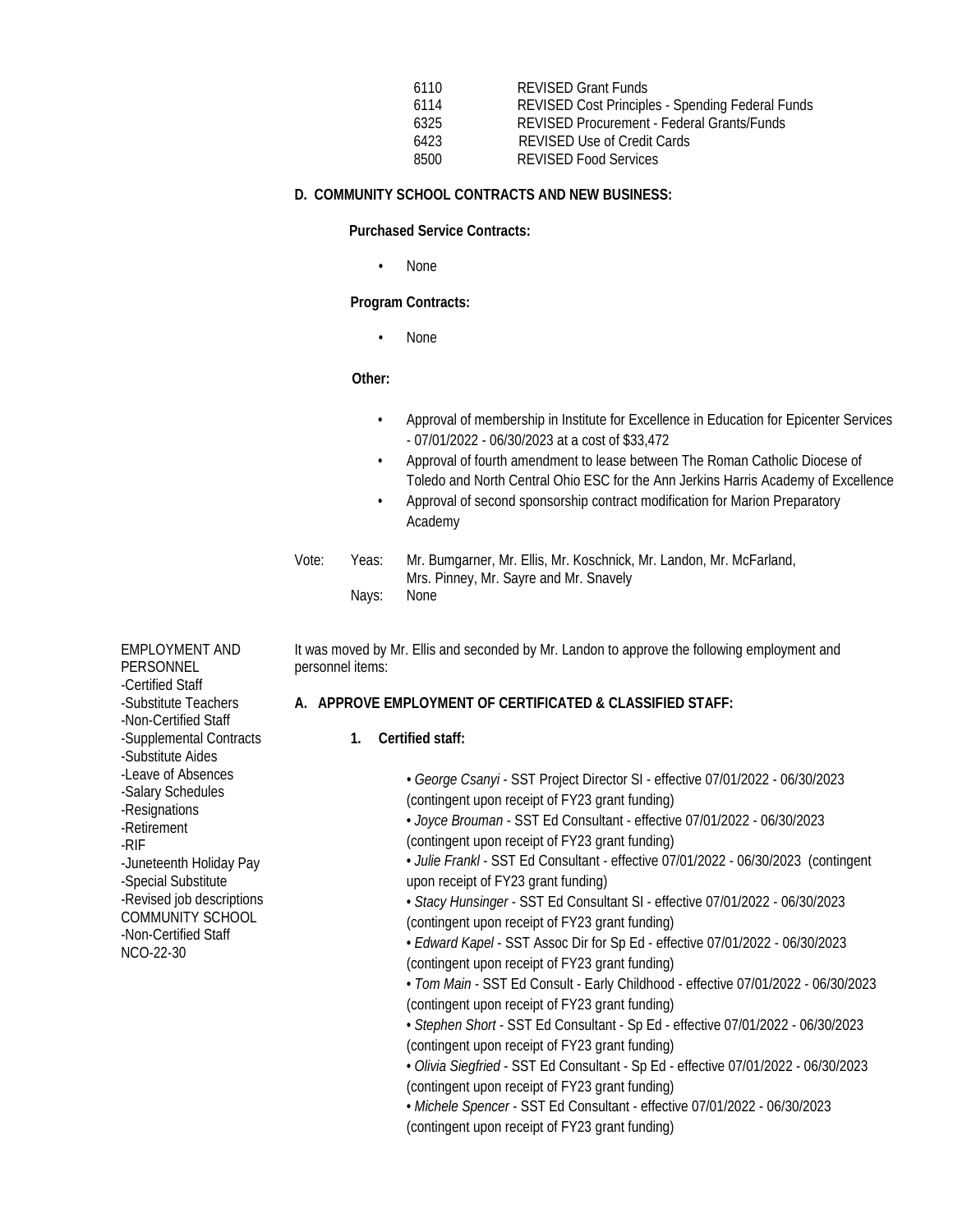• *Melissa Tuttle* - Board Certified Behavior Analyst (BCBA)/School Psychologist – \$80,000 - effective 08/01/2022 - 07/31/2025

- Rescind the following contract previously approved at 04/19/2022 board meeting: *Desiree Young* - NCORC/MCJDC Teacher - effective 07/01/2022 – 06/30/2024
- *Desiree Young* NCORC Teacher \$50,281 effective 07/01/2022 06/30/2023
- *Leslee Liberadzki* SLP \$55,000 effective 08/01/2022 07/31/2025
- Amend title of *Erin Adkins* to SST7 Regional Early Literacy Specialist

• Approval of sign-on bonus and employment agreement for *Melissa Tuttle* - BCBA/School Psychologist

- Approval of sign-on bonus and employment agreement for *Leslee Liberadzki* SLP
- Approval of student tuition payment and employment agreement for *Megan Gillig* SLP

• *Maria Rodgers* - Principal (GSCELC) - 20 days at the daily rate of \$336.07 - effective 06/01/2022 - 07/31/2022

- *Maria Rodgers* Principal (GSCELC) \$82,000 effective 08/01/2022 07/31/2024
- *Logan Dible* TDC Teacher \$55,000 effective 08/01/2022 07/31/2023
- *Sarah McClusky* SST7 Consultant \$82,000 effective 07/01/2022 06/30/2023

#### **2. Substitute Teachers for the 2021-2022 school year:**

- *Angie Longden*
- *Holly Pozderac*
- *Kelsie Williams*
- *Cameron Lyon*
- *Hayley Woodruff*

## **3. Classified/Non-certified Staff:**

- *Rachel Bores* TDC Paraprofessional \$30,600 effective 05/16/2022 07/31/2022
- *Rachel Bores* TDC Paraprofessional \$30,600 effective 08/01/2022 07/31/2023
- *Lindsay Ratcliff* One-on-One Aide (Wynford) \$30.00/hr effective 04/19/2022 07/31/2022

*• Cheryl Fitzpatrick* - SST7 Administrative Support - \$22.00/hr - effective 05/23/2022 - 06/30/2022

*• Cheryl Fitzpatrick* - SST7 Administrative Support - \$22.00/hr - effective 07/01/2022 - 06/30/2023

• *Amanda Shull* - Student Services Administrative Assistant (Fremont City) - \$38,230 effective 07/01/2022 - 06/30/2023

*• Amanda Shull* - Student Services Administrative Assistant (Fremont City) - up to five (5) days at \$159.29/day - effective 06/01/2022 - 06/30/2022

• *Amanda Schwartz* - Family & Community Liaison - \$50,000 - effective 08/01/2022 - 07/31/2023

• *Alexandra Kirkendall* - Program Assistant (FCFC) - \$12.00/hr - effective 05/26/2022 - 06/30/2022

• *Alexandra Kirkendall* - Program Assistant (FCFC) - \$12.00/hr - effective 07/01/2022 - 06/30/2023

*•* Rescind the following contract (effective 07/31/2022) previously approved at regular board meeting on 05/18/2021:

*Sandra Hallett* - EMIS Coordinator - effective 08/01/2021 - 07/31/2023

• *Sandra Hallett* - Family & Community Liaison - \$61,215 - effective 08/01/2022 - 07/31/2023

• *Lindsay Ratcliff* - One-on-One Aide (Wynford) - \$30.00/hr - effective 08/01/2022 - 07/31/2023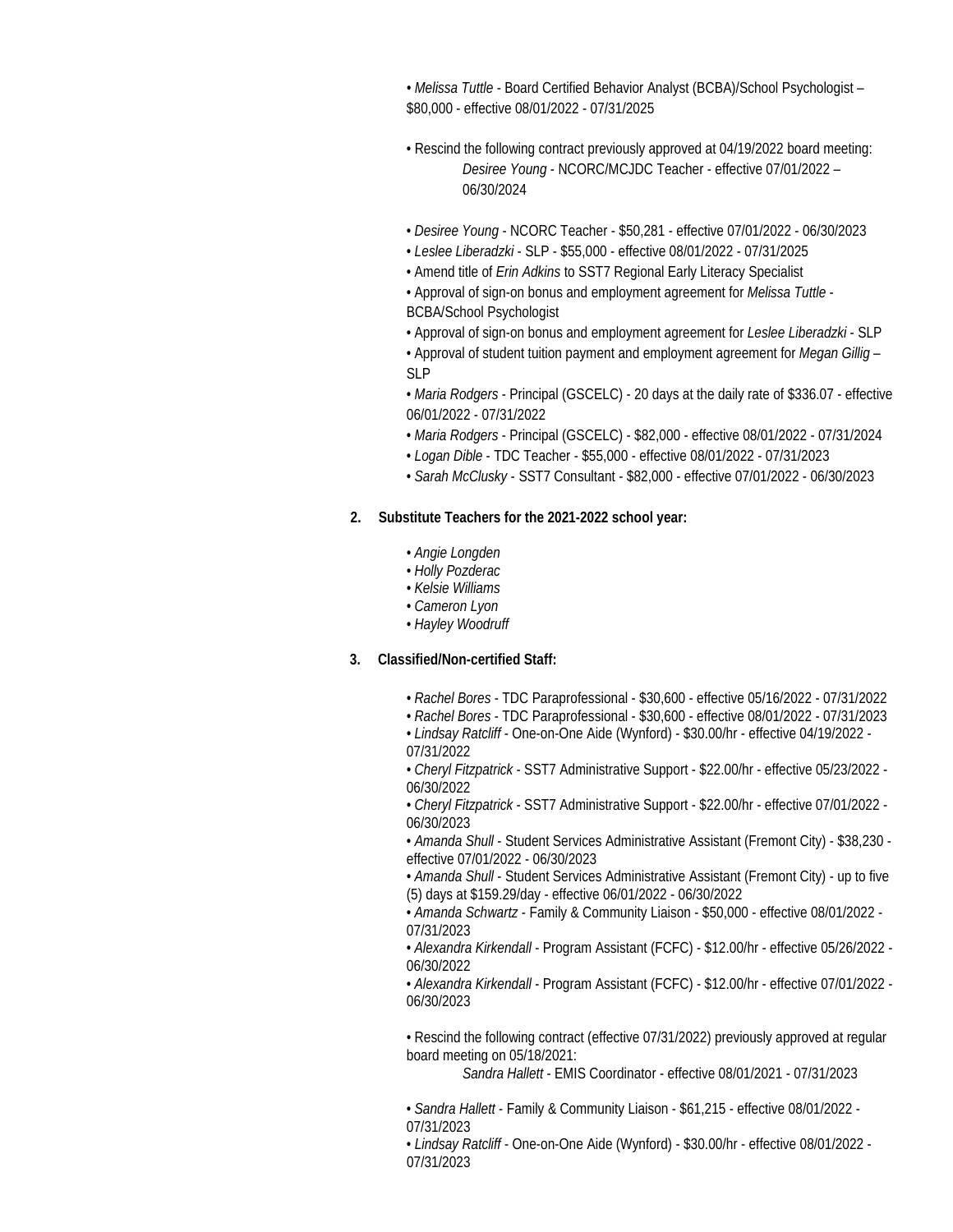| • Non-Certified contract recommendations as follows: |                                            |                                 |                                   |                       |
|------------------------------------------------------|--------------------------------------------|---------------------------------|-----------------------------------|-----------------------|
| <b>NAME</b>                                          | <b>POSITION</b>                            | <b>CONTRACT</b>                 | <b>CURRENT</b>                    | <b>RECOMMENDATION</b> |
| Adkins, Lauren                                       | <b>Educational Aide-</b>                   | <b>EXPIRATION</b><br>07/31/2022 | <b>CONTRACT</b><br>1 YR (21-22)   | 1 YR (22-23)          |
| Allgire, Halie                                       | Wynford<br><b>Educational Aide-</b>        | 07/31/2022                      | $1 YR (21-22)$                    | 1 YR (22-23)          |
| Althaus, Paige                                       | Wynford<br>Student Attendant-TDC           | 07/31/2022                      | 1 YR (21-22)                      | 2 YR (22-24)          |
| Bartlett, Eve                                        | MD 7-12 Para-Fremont                       | 07/31/2022                      | 1 YR (21-22)                      | 2 YR (22-24)          |
| Bennett, Melinda                                     | Student Attendant/Tutor-                   | 07/31/2022                      | 1 YR (21-22)                      | 1 YR (22-23)          |
|                                                      | Wynford                                    |                                 |                                   |                       |
| Bishop, Ashley                                       | Preschool Aide                             | 07/31/2022                      | 1 YR (21-22)                      | 2 YR (22-24)          |
| Blair, Amy                                           | Preschool Aide-Wynford                     | 07/31/2022                      | 1 YR (21-22)                      | 1 YR (22-23)          |
| Boes, Brandi                                         | Preschool Aide-Carey                       | 07/31/2022                      | 1 YR (21-22)                      | 2 YR (22-24)          |
| Bouillon,                                            | Preschool Attendant @                      | 07/31/2022                      | 1 YR (21-22)                      | <b>REDUCTION IN</b>   |
| Dorothy                                              | Angeline                                   |                                 |                                   | <b>FORCE</b>          |
| Brown, Lori                                          | ED Para K-6-Fremont                        | 07/31/2022                      | 1 YR (21-22)                      | 2 YR (22-24)          |
| Brunner, Erin                                        | Paraprofessional-<br>Fremont               | 07/31/2022                      | $\overline{1}$ YR (21-22)         | 2 YR (22-24)          |
| Cousino,                                             | Student Attendant-TDC                      | 07/31/2022                      | 1 YR (21-22)                      | 2 YR (22-24)          |
| Elizabeth                                            |                                            |                                 |                                   |                       |
| Crockett,                                            | <b>Educational Aide-</b>                   | 07/31/2022                      | 1 YR (21-22)                      | 1 YR (22-23)          |
| Nichole                                              | Wynford                                    |                                 |                                   |                       |
| Decker, Robert                                       | <b>Bus Aide-Fremont</b>                    | 07/31/2022                      | $\overline{1}$ YR (21-22)         | 2 YR (22-24)          |
| Ehmann, Mary                                         | <b>Educational Aide-</b>                   | 07/31/2022                      | $\overline{1}$ YR (21-22)         | 1 YR (22-23)          |
|                                                      | Wynford                                    |                                 |                                   |                       |
| Flores, Tammy                                        | Paraprofessional-<br>Fremont               | 07/31/2022                      | 1 YR (21-22)                      | 2 YR (22-24)          |
| Furness, Satina                                      | Paraprofessional-<br>Fremont               | 07/31/2022                      | 1 YR (21-22)                      | 2 YR (22-24)          |
| Fry, Tom                                             | External Evaluator-Tri-<br><b>Rivers</b>   | 07/31/2022                      | 1 YR (21-22)                      | <b>TBD</b>            |
| Groman,<br>Andrew                                    | Network Technologist-<br>Fostoria          | 07/31/2022                      | 1 YR (21-22)                      | 2 YR (22-24)          |
| Halbisen,<br>Jennifer                                | MD K-6 Para-Fremont                        | 07/31/2022                      | 1 YR (21-22)                      | 2 YR (22-24)          |
| Hamilton,                                            | <b>ED K-6</b>                              | 07/31/2022                      | 1 YR (21-22)                      | 2 YR (22-24)          |
| Debbie                                               | Paraprofessional-Noble                     |                                 |                                   |                       |
| Hensley,<br>Jennifer                                 | External Evaluator-Tri-<br><b>Rivers</b>   | 07/31/2022                      | $\overline{1 \text{ YR}}$ (21-22) | TBD                   |
| Hoffee, Kristina                                     | Preschool Para-Upper<br>Sandusky           | 07/31/2022                      | 1 YR (21-22)                      | 1 YR (22-23)          |
| Holbrook,<br>Abbigail                                | Preschool Aide-Wynford                     | 07/31/2022                      | 1 YR (21-22)                      | 1 YR (22-23)          |
| Johnson,                                             | Family & Community                         | 07/31/2022                      | 1 YR (21-22)                      | 1 YR (22-23)          |
| Jennifer                                             | Advocate-Pleasant                          |                                 |                                   |                       |
| Jones, Fred                                          | Paraprofessional-TDC                       | 07/31/2022                      | 1 YR (21-22)                      | 2 YR (22-24)          |
| Jones, Tiela                                         | Cross Categorical K-6<br>Para-Fremont      | 07/31/2022                      | 1 YR (21-22)                      | 2 YR (22-24)          |
| Langenderfer,<br>Scott                               | Attendance Officer-<br>Colonel Crawford    | 07/31/2022                      | 1 YR (21-22)                      | 1 YR (22-23)          |
| Loose, Alexis                                        | <b>Educational Aide-</b><br>Wynford        | 07/31/2022                      | 1 YR (21-22)                      | 1 YR (22-23)          |
| Lust, Holly                                          | <b>Educational Aide-</b><br>Wynford        | 07/31/2022                      | 1 YR (21-22)                      | 1 YR (22-23)          |
| McGinnis,<br>Mallory                                 | Preschool Teacher-Elgin<br><b>Typicals</b> | 07/31/2022                      | 1 YR (21-22)                      | 2 YR (22-24)          |
| McGrady, Sarah                                       | Student Attendant-<br>Wynford              | 07/31/2022                      | 1 YR (21-22)                      | 1 YR (22-23)          |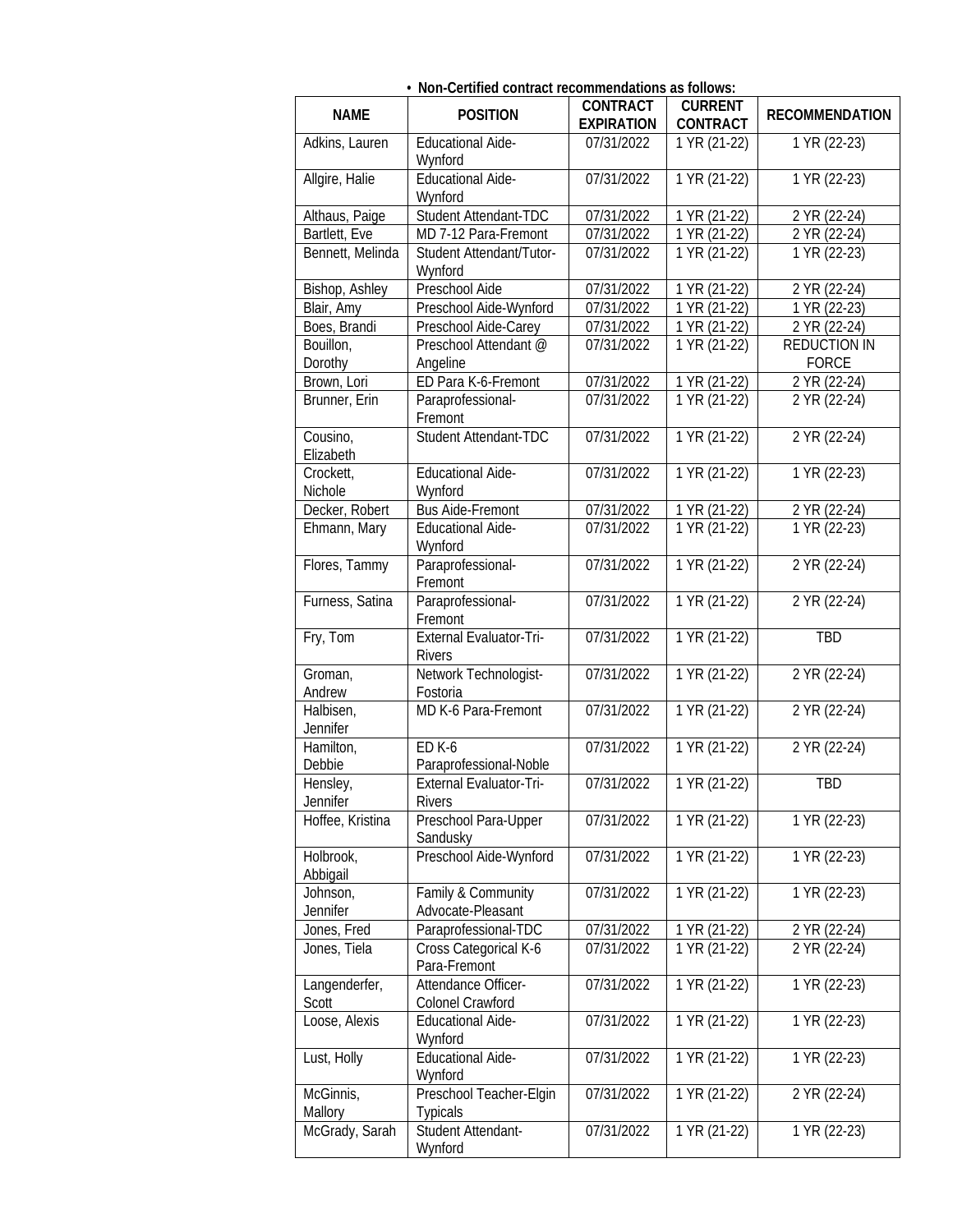| Messmer,<br>Hannah    | <b>Educational Aide-</b><br>Wynford                     | 07/31/2022 | 1 YR (21-22)              | 1 YR (22-23)                        |
|-----------------------|---------------------------------------------------------|------------|---------------------------|-------------------------------------|
| Meza, Amelia          | Student Attendant-Old<br>Fort                           | 07/31/2022 | 1 YR (21-22)              | <b>REDUCTION IN</b><br><b>FORCE</b> |
| Mohr, Michala         | <b>Health Consultant</b>                                | 07/31/2022 | 1 YR (21-22)              | 2 YR (22-24)                        |
| Motter, Heather       | Student Attendant-<br>Wynford                           | 07/31/2022 | 1 YR (21-22)              | 1 YR (22-23)                        |
| Moyer, Jessica        | Student Attendant-TDC                                   | 07/31/2022 | 1 YR (21-22)              | 2 YR (22-24)                        |
| Myers, Kaylee         | K-6 Para-Fremont                                        | 07/31/2022 | 1 YR (21-22)              | 2 YR (22-24)                        |
| Paolella,<br>Michael  | <b>Educational Aide-</b><br>Wynford                     | 07/31/2022 | 1 YR (21-22)              | 1 YR (22-23)                        |
| Park, Abby            | Preschool Attendant-FLC                                 | 07/31/2022 | 1 YR (21-22)              | 2 YR (22-24)                        |
| Perkins,<br>Rachelle  | MD K-6 Para-Fremont                                     | 07/31/2022 | 1 YR (21-22)              | 2 YR (22-24)                        |
| Poast, Jeannie        | Home Schooling<br>Secretary                             | 07/31/2022 | $1 YR (21-22)$            | 1 YR (22-23)                        |
| Poole, Kellie         | Paraprofessional 7-12-<br>Fremont                       | 07/31/2022 | 1 YR (21-22)              | 2 YR (22-24)                        |
| Renninger,<br>Heather | Student Attendant-TDC                                   | 07/31/2022 | 1 YR (21-22)              | 1 YR (22-23)                        |
| Reyescruz,<br>Katie   | Preschool Para-Fremont                                  | 07/31/2022 | 1 YR (21-22)              | 2 YR (22-24)                        |
| Rife, Teena           | One-on-One Nurse-<br><b>Upper Sandusky</b>              | 07/31/2022 | 1 YR (21-22)              | 1 YR (22-23)                        |
| Russell, Jodi         | <b>Administrative Asst-</b><br><b>Community Schools</b> | 07/31/2022 | 1 YR (21-22)              | $2$ YR (22-24)                      |
| Smaltz, Michelle      | <b>TDC Aide</b>                                         | 07/31/2022 | 1 YR (21-22)              | 2 YR (22-24)                        |
| Smith, Jennifer       | Preschool Para-Fremont                                  | 07/31/2022 | 1 YR (21-22)              | 2 YR (22-24)                        |
| Stahl, Pat            | Treasurer's Assistant                                   | 07/31/2022 | 1 YR (21-22)              | 1 YR (22-23)                        |
| Swickard, Lisa        | Skills Trainer for Project<br>Life-NCA Unit             | 07/31/2022 | 1 YR (21-22)              | 1 YR (22-23)                        |
| Vaughn, Kerri         | <b>Educational Aide-</b><br>Wynford                     | 07/31/2022 | 1 YR (21-22)              | 1 YR (22-23)                        |
| Votaw, Cassidy        | <b>Educational Aide-</b><br>Wynford                     | 07/31/2022 | 1 YR (21-22)              | 1 YR (22-23)                        |
| Walker,<br>Donovan    | Student Attendant-TDC                                   | 07/31/2022 | 1 YR (21-22)              | 2 YR (22-24)                        |
| Wilson, Casey         | Student/Family Support<br>Specialist-Fremont            | 07/31/2022 | $\overline{1}$ YR (21-22) | 2 YR (22-24)                        |
| Young, Jeremy         | Health Attendant-<br>Wynford                            | 07/31/2022 | 1 YR (21-22)              | <b>TBD</b>                          |
| Zender, Sara          | Student Attendant-Upper<br>Sandusky                     | 07/31/2022 | 1 YR (21-22)              | <b>REDUCTION IN</b><br><b>FORCE</b> |
| Byrum, Crystal        | Preschool Aide-Upper<br>Sandusky                        | 07/31/2022 | 2 YR (20-22)              | 3 YR (22-25)                        |
| Carlyle, Julie        | Administrative Asst                                     | 07/31/2022 | 2 YR (20-22)              | 2 YR (22-24)                        |
| Martinez, Kristi      | Preschool Teacher-NR<br><b>Typicals</b>                 | 07/31/2022 | 2 YR (20-22)              | 3 YR (22-25)                        |
| Weber, Timothy        | Technology Coordinator-<br><b>Tiffin City</b>           | 07/31/2022 | 2 YR (20-22)              | 2 YR (22-24)                        |

# • **Non-Certified (River Valley) Contract Recommendations**:

| <b>NAMF</b>     | <b>POSITION</b>                  | CONTRACT<br><b>FXPIRATION</b> | <b>CURRENT</b><br>CONTRACT | <b>RECOMMENDATION</b> |
|-----------------|----------------------------------|-------------------------------|----------------------------|-----------------------|
| Kaiser, Darlene | Educational Aide-21st<br>Century | 07/31/2022                    | 1 YR (21-22)               | 1 YR (22-23)          |
| Lacher, Joy     | Educational Aide-21st<br>Century | 07/31/2022                    | 1 YR (21-22)               | 1 YR (22-23)          |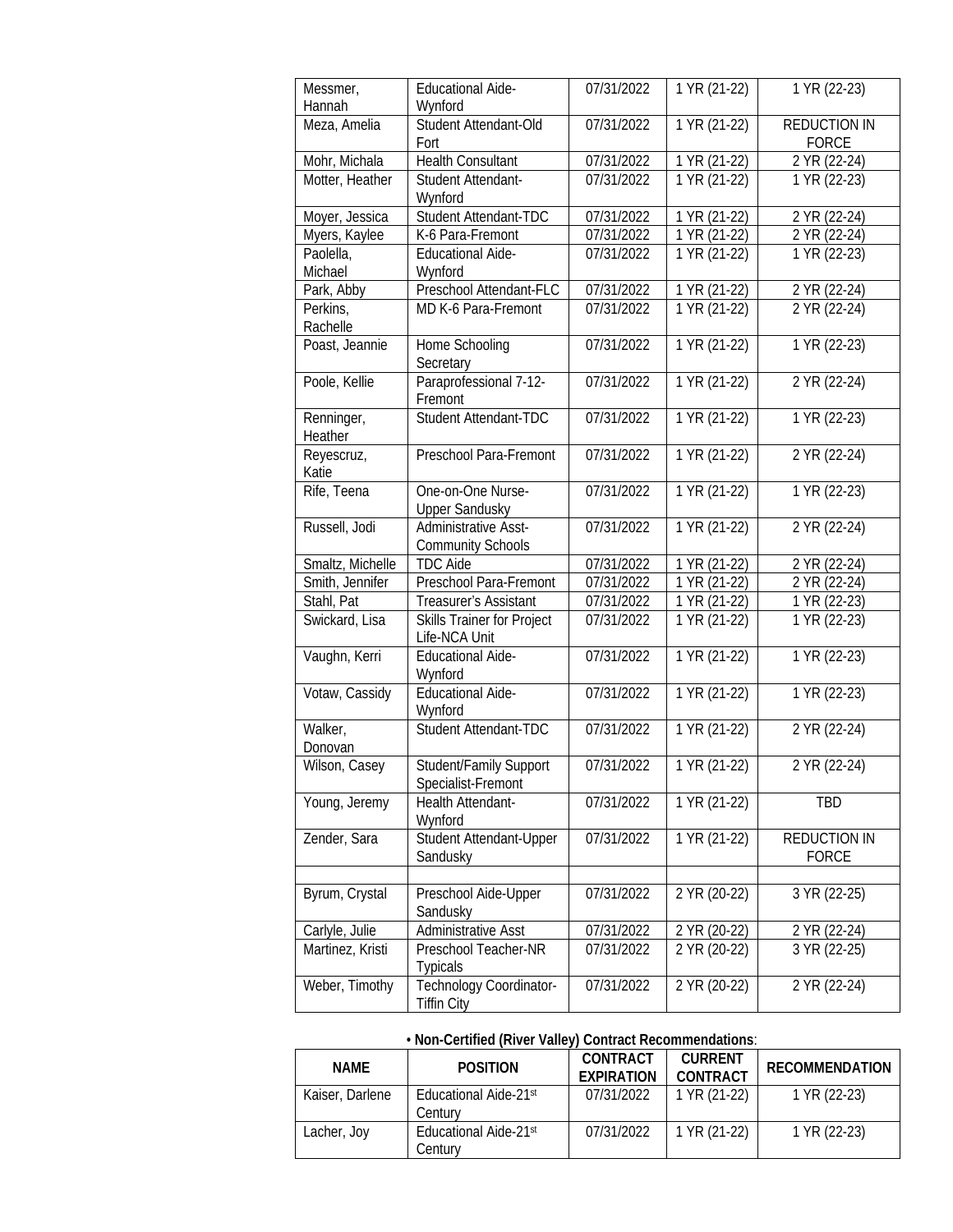| NAMF           | <b>POSITION</b>      | <b>CONTRACT</b><br><b>EXPIRATION</b> | <b>CURRENT</b><br><b>CONTRACT</b> | <b>RECOMMENDATION</b> |
|----------------|----------------------|--------------------------------------|-----------------------------------|-----------------------|
| Allison, Diane | One on One Aide-SCOC | 07/31/2022                           | 1 YR (21-22)                      | 1 YR (22-23)          |
| Bintz, Jaelyn  | One on One Aide-SCOC | 07/31/2022                           | 1 YR (21-22)                      | 1 YR (22-23)          |
| Gase, Debra    | One on One Aide-SCOC | 07/31/2022                           | 1 YR (21-22)                      | 1 YR (22-23)          |
| Hahler, Kate   | One on One Aide-SCOC | 07/31/2022                           | $\overline{1 \text{ YR}}$ (21-22) | 1 YR (22-23)          |
| Haver, Carrie  | One on One Aide-SCOC | 07/31/2022                           | 1 YR (21-22)                      | 1 YR (22-23)          |
| Kapelka, Ann   | One on One Aide-SCOC | 07/31/2022                           | 1 YR (21-22)                      | 1 YR (22-23)          |
| Smith, Shawna  | One on One Aide-SCOC | 07/31/2022                           | 1 YR (21-22)                      | 1 YR (22-23)          |
| Wildman, Anna  | One on One Aide-SCOC | 07/31/2022                           | 1 YR (21-22)                      | 1 YR (22-23)          |

**• Non-Certified SCOC Contract Recommendations:**

# **• Non-Certified Grant Funded Contract Recommendations:**

| <b>NAME</b>          | <b>POSITION</b>                                     | <b>CONTRACT</b><br><b>EXPIRATION</b> | <b>CURRENT</b><br>CONTRACT | <b>RECOMMENDATION</b> |
|----------------------|-----------------------------------------------------|--------------------------------------|----------------------------|-----------------------|
| Allen, SheriLyn      | <b>SST Administrative Asst</b>                      | 06/30/2022                           | 1 YR (21-22)               | Non-Renew             |
| Frey, Paula          | <b>Parent Mentor</b>                                | 07/31/2022                           | 1 YR (21-22)               | Non-Renew             |
| Hallett, Sandra      | <b>Parent Mentor</b>                                | 07/31/2022                           | 1 YR (21-22)               | Non-Renew             |
| Coleman, Matt        | <b>SMYL Mentor Manager</b>                          | 06/30/2022                           | 1 YR (21-22)               | Non-Renew             |
| Beaston,<br>Virginia | FCFC Wrap Around<br>Coordinator                     | 06/30/2022                           | 1 YR (21-22)               | Non-Renew             |
| Bruns, Barb          | <b>SMYL Afterschool</b><br>Program Asst             | 06/30/2022                           | 1 YR (21-22)               | Non-Renew             |
| Gill, Jennifer       | <b>SMYL Administrative</b><br>Case Manager          | 06/30/2022                           | 1 YR (21-22)               | Non-Renew             |
| Gosche, Jill         | <b>START Coordinator</b>                            | 06/30/2022                           | 1 YR (21-22)               | Non-Renew             |
| Hill, Amy            | <b>SMYL Afterschool</b><br>Program Assistant        | 06/30/2022                           | 1 YR (21-22)               | Non-Renew             |
| Huffman, Alisa       | <b>SMYL Administrative</b><br>Case Manager          | 06/30/2022                           | 1 YR (21-22)               | Non-Renew             |
| O'Connell, Kristi    | <b>SMYL Afterschool</b><br>Program Assistant        | 06/30/2022                           | 1 YR (21-22)               | Non-Renew             |
| Ott, Cristy          | <b>SMYL Case Manager</b><br>Asst/Impact Coordinator | 06/30/2022                           | 1 YR (21-22)               | Non-Renew             |
| Stahl, Walter        | FCFC Wrap Around<br>Coordinator                     | 06/30/2022                           | 1 YR (21-22)               | Non-Renew             |

#### **• Greater Summit County ELC Non-Certified Contract Recommendations:**

| <b>NAMF</b>     | <b>POSITION</b>              | <b>CONTRACT</b><br><b>FXPIRATION</b> | <b>CURRENT</b><br>CONTRACT | <b>RECOMMENDATION</b> |
|-----------------|------------------------------|--------------------------------------|----------------------------|-----------------------|
| Chung, Sarah    | <b>GSCELC Teacher's Aide</b> | 07/31/2022                           | 1 YR (21-22)               | 1 YR (22-23)          |
| Huffman,        | <b>GSCELC Admin Asst</b>     | 07/31/2022                           | 1 YR (21-22)               | 1 YR (22-23)          |
| <b>Jennifer</b> |                              |                                      |                            |                       |
| Miller, Colleen | <b>GSCELC Coach</b>          | 07/31/2022                           | 1 YR (21-22)               | 1 YR (22-23)          |
| Berdine, Rick   | <b>GSCELC Treasurer</b>      | 06/30/2022                           | 1 YR (21-22)               | 1 YR (22-23)          |

## **4. Supplemental Contract(s):**

• *Robin Gardner* - Cross Categorical Teacher (Fremont City) - \$50.00 - effective 04/01/2022 - 07/31/2022

• *Jodi Law* - Cross Categorical Aide (Fremont City) - \$50.00 - effective 04/01/2022 – 07/31/2022

• *Tiela Jones* - Cross Categorical Aide (Fremont City) - \$50.00 - effective 04/01/2022 - 07/31/2022

- *Alysse Ross* Director of Special Education and Pupil Services (Tri-Rivers) \$1,000 - effective 05/01/2022 - 06/30/2022
- *Chris Solis* Principal (Tri-Rivers) \$1,000 effective 05/01/2022 06/30/2022
- *Cathy Shade* Home Schooling Coordinator not to exceed 25 hours at her current hourly rate - effective 08/01/2021 - 07/31/2022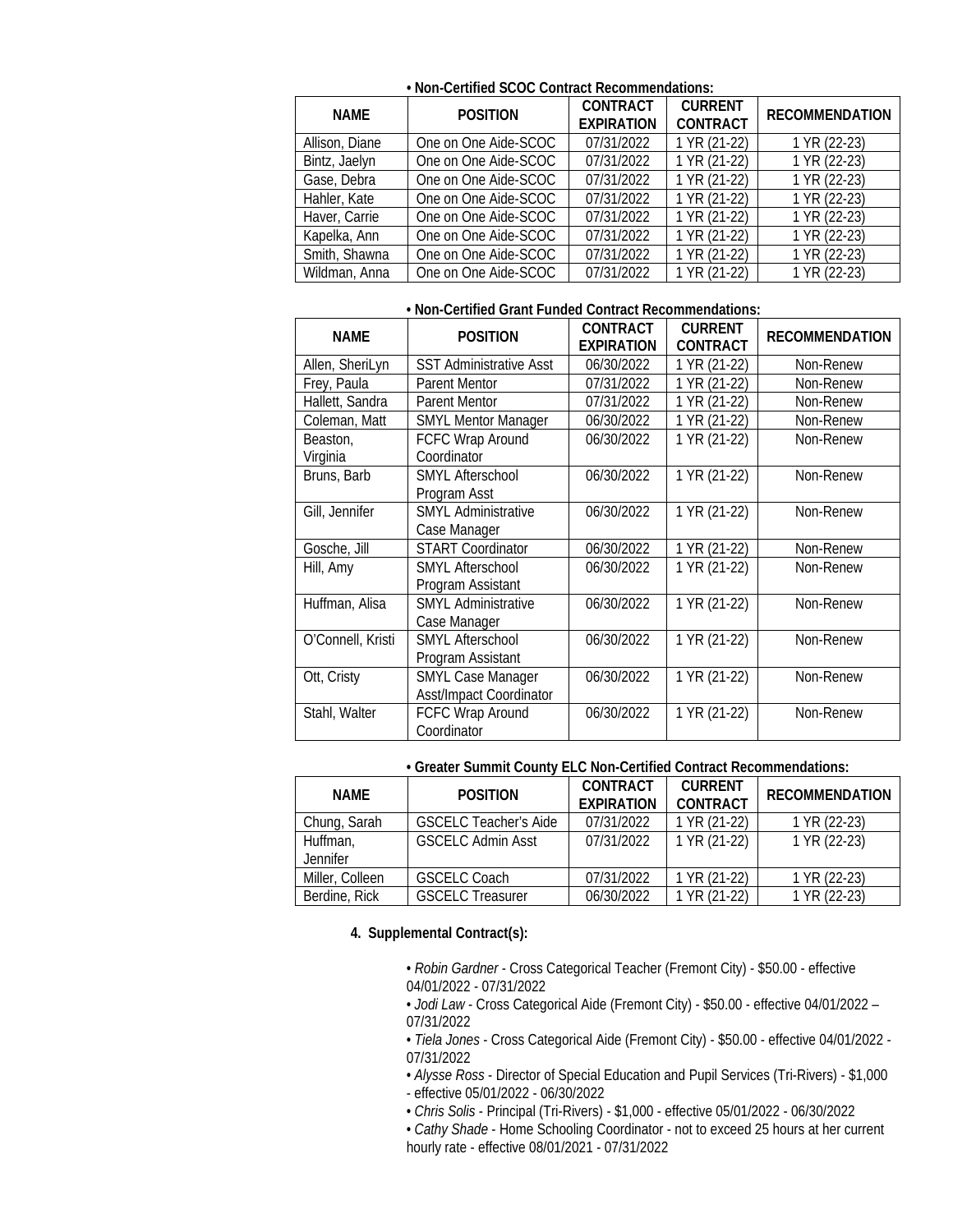• *Jeannie Poast* - Home Schooling Secretary - not to exceed 35 hours at her current hourly rate - effective 08/01/2021 - 07/31/2022

- **5. Approval of Substitute Educational Aides for the 2021 - 2022 school year:**
	- *Ronald Ollom*
	- *Kathy Ollom*

# **6. Approval of Leave(s) of absence**:

• Approval of uncompensated leave of absence for *Casey Wilson* - Student/Family Support Specialist (Fremont City) for her internship - effective 08/22/2022 – 12/09/2022

## **7. Approval of Salary Schedule(s):**

FY23 Seneca County Opportunity Center Educational Aide

|       | hri y   |
|-------|---------|
| LEVEL | RATF    |
| 0     | \$14.00 |
| 1     | \$14.58 |
| 2     | \$15.16 |
| 3     | \$15.74 |
| 4     | \$16.32 |
| 5     | \$16.90 |
| 6     | \$17.48 |
| 7     | \$18.06 |
| 10    | \$18.64 |
| 11    | \$19.22 |
| 12    | \$19.80 |
| 15    | \$20.38 |
| 20    | \$20.96 |
|       |         |

FY23 Greater Summit County ELC FY23 Family & Community Liaison<br>Principal (Hallett) Principal (Hallett) (Maria Rodgers) 205 Days<br>244 Days 361,215  $244$  Days \$82,000

FY23 Family & Community Liaison FY23 Student Services Admin Asst 205 Days \$50,000

(Schwartz) (Amanda Shull)<br>205 Days (38,230)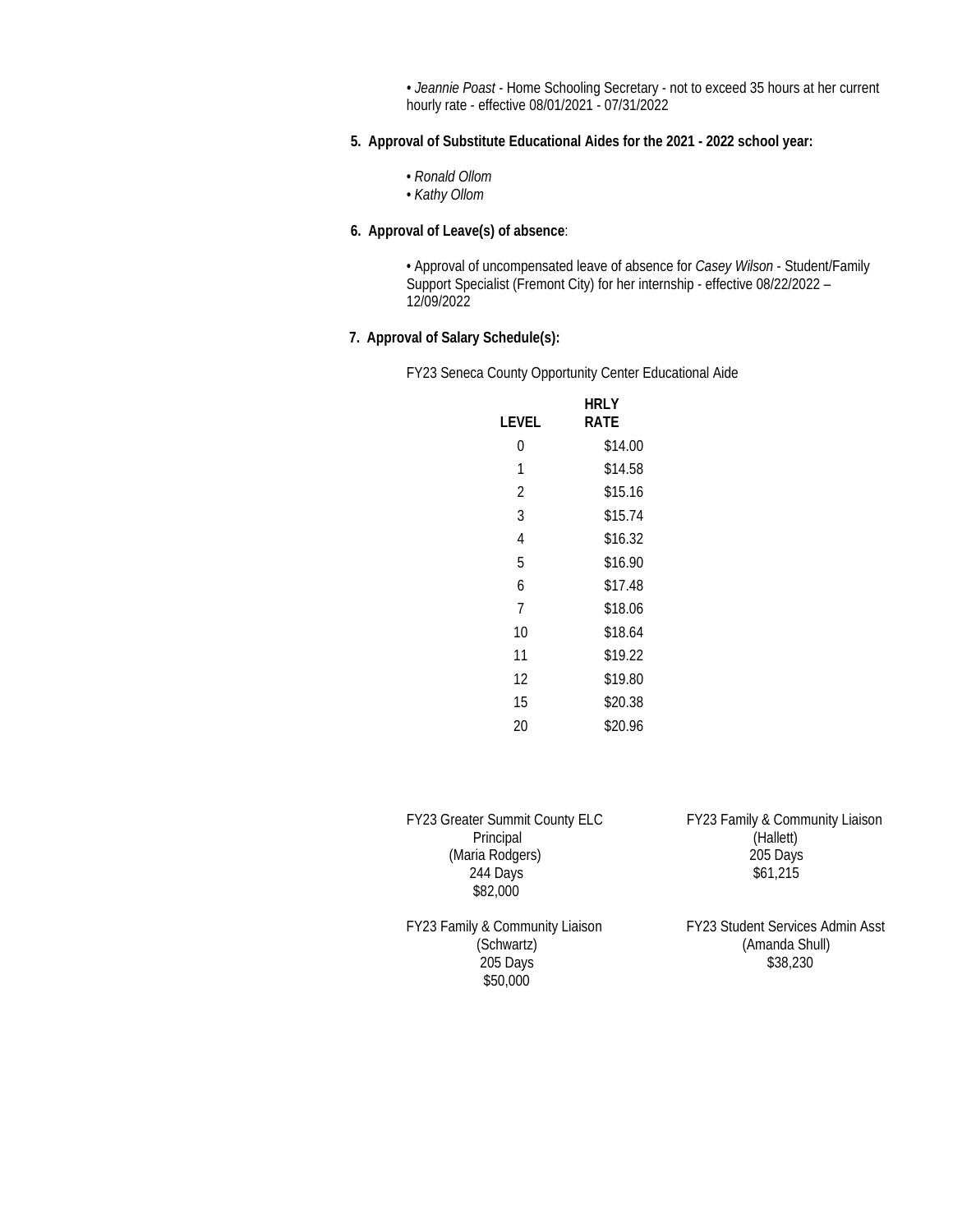| Project                               | <b>Educational Consultant - Early</b>           |
|---------------------------------------|-------------------------------------------------|
| <b>Director</b>                       | Childhood                                       |
| <b>State Support</b>                  | <b>State Support</b>                            |
| Team                                  | Team                                            |
| 260 days                              | 260 Days                                        |
|                                       |                                                 |
| Salary                                | Salary                                          |
| \$99,502.88<br>George Csanyi          | \$79,980.75<br>Tom Main                         |
| <b>Secondary Transition and IDEA</b>  | <b>Associate Director for Special Education</b> |
| State Support                         | State Support                                   |
| Team                                  | Team                                            |
|                                       |                                                 |
| 260 Days                              | 260 days                                        |
|                                       |                                                 |
| <b>Salary</b>                         | Salary                                          |
| Julie Frankl<br>\$82,804.07           | <b>Edward Kapel</b><br>\$92,679.84              |
| <b>Educational Consultant</b>         | <b>Educational Consultant</b>                   |
| <b>State Support</b>                  | State Support                                   |
| Team                                  | Team                                            |
| 260 Days                              | 260 Days                                        |
|                                       |                                                 |
| Salary                                | Salary                                          |
| <b>Stacy Hunsinger</b><br>\$82,804.07 | Olivia Siegfreid<br>\$76,875.00                 |
| <b>Educational Consultant</b>         | <b>Educational Consultant</b>                   |
| <b>State Support</b>                  | <b>State Support</b>                            |
| Team                                  | Team                                            |
|                                       |                                                 |
| 260 Days                              | 260 Days                                        |
|                                       |                                                 |
| Salary<br>Heidi Orvosh-               | Salary                                          |
| Kamenski<br>\$81,180.46               | <b>Stephen Short</b><br>\$82,804.07             |
|                                       |                                                 |
| <b>Educational Consultant</b>         | <b>Educational Consultant</b>                   |
| <b>State Support</b>                  | <b>State Support</b>                            |
| Team                                  | Team                                            |
| 260 Days                              | 260 Days                                        |
|                                       |                                                 |
| Salary                                | Salary                                          |
|                                       | Michele                                         |
| Carrie Wood<br>\$84,562.50            | \$78,796.88<br>Spencer                          |
| <b>CPTD</b>                           |                                                 |
| Consultant                            |                                                 |
| <b>State Support</b>                  |                                                 |
| Team                                  |                                                 |
| 190 Days                              |                                                 |
|                                       |                                                 |
| Salary                                |                                                 |
| \$66,000.00<br>Joyce Brouman          |                                                 |
| <b>NON-CERTIFIED STAFF</b>            |                                                 |
| <b>SST Administrative Assistant</b>   | <b>SST Administrative Support</b>               |
| 260<br>Days                           | 200<br>Days                                     |
| hrs/day<br>7                          | hrs/day<br>7                                    |
|                                       |                                                 |
| Salary                                | Salary                                          |
| \$26.7935                             | \$22.000                                        |
|                                       | Cheryl                                          |
| \$48,764.17<br>Sheri Lyn Allen        | Fitzpatrick<br>\$30,800.00                      |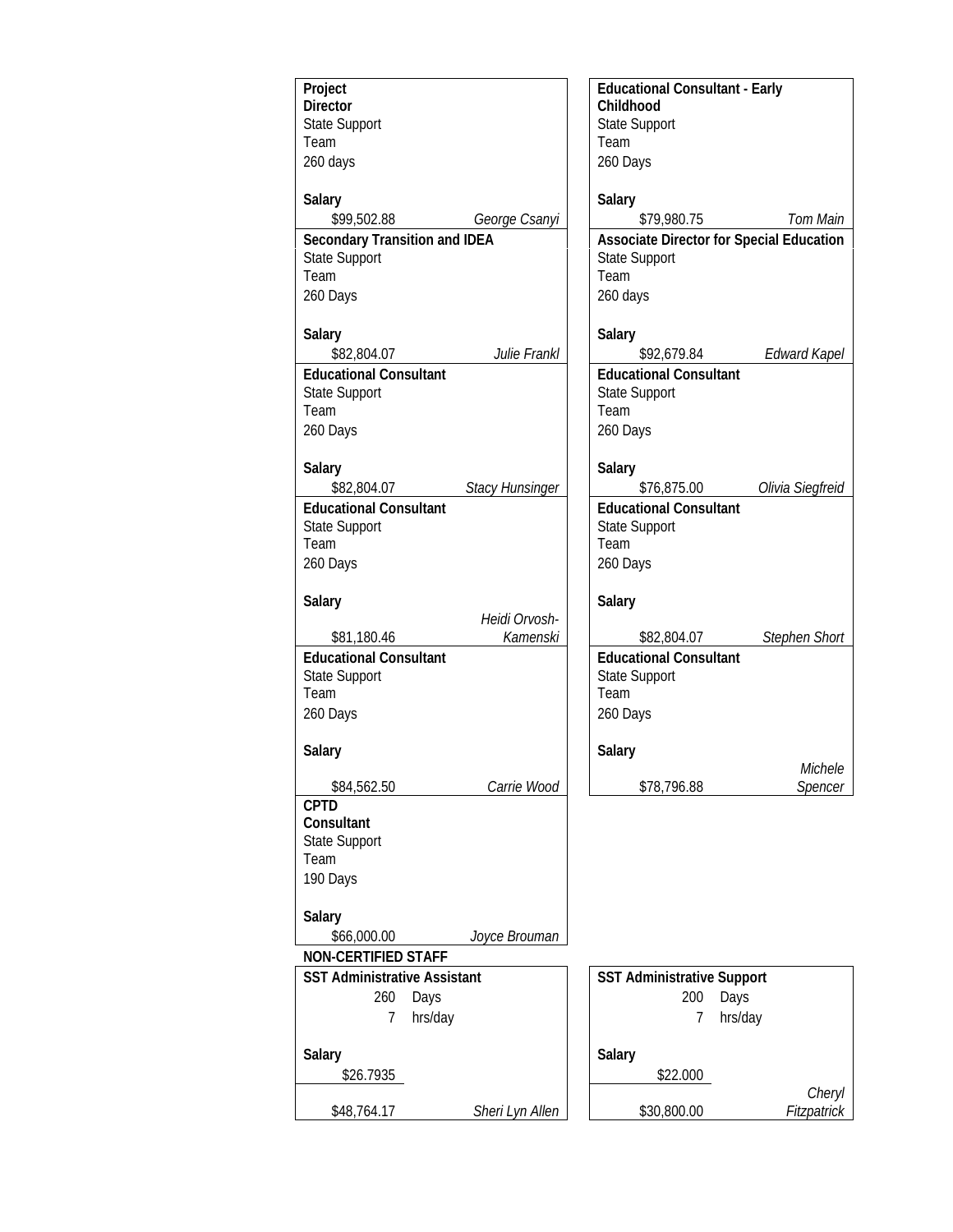#### **8. Resignation(s), Retirement(s) and Reductions in Force (RIFs):**

#### **Resignations:**

- *Brianna Church -* Aide (Wynford) effective 07/31/2022
- *Denise Wonderly* Aide effective 07/31/2022
- *Abbi Binnix* SLP effective 07/31/2022
- *Dean Livelsberger* Teacher (NCORC) effective 06/30/2022
- *Haylee Farster* Paraprofessional (Fremont City) effective 05/13/2022
- *Natalie Alt* SLP effective 07/31/2022
- *Annette Covert* Cross Categorical 7-12 Teacher effective 07/31/2022
- *Terra Egan* One-on-One Aide (SCOC) effective 10/15/2022
- *Gina Kirwin* One-on-One Aide (SCOC) effective 01/07/2022
- *Susan Ahbe* Art Teacher (GSCELC) effective 05/31/2022
- *Jodi Law* Paraprofessional (Fremont City) effective 05/27/2022
- *Amber Clay-Mowry* SST7 Early Literacy Specialist effective 05/11/2022
- *Logan Niederkohr* Intervention Specialist effective 07/31/2022
- *Whitney Estep* Preschool Aide (Elgin) effective 07/31/2022
- *Cathy Trusty* Preschool Paraprofessional (Fremont City) effective 07/31/2022

### **Retirement:**

• *Tom Main* - SST7 Educational Consultant - effective 09/01/2022

## **RIFs:**

 • Rescind the following RIF previously approved at 04/19/2022 regular board meeting:

*Annette Covert* - Cross Categorical 7-12 Teacher

## **Non-Renewal:**

• None

#### **Terminations:**

• None

#### **9. Other:**

• Approval of the following federal holiday as a paid day for applicable employees – effective immediately: Juneteenth June 19th

• Approval of the following special substitute:<br>Ron Ollom Sub Aide (Frem Sub Aide (Fremont City) \$12.90/hr

• Approval of revised job descriptions

#### **10. Community School – Employment and Personnel**

#### **Certified Staff:**